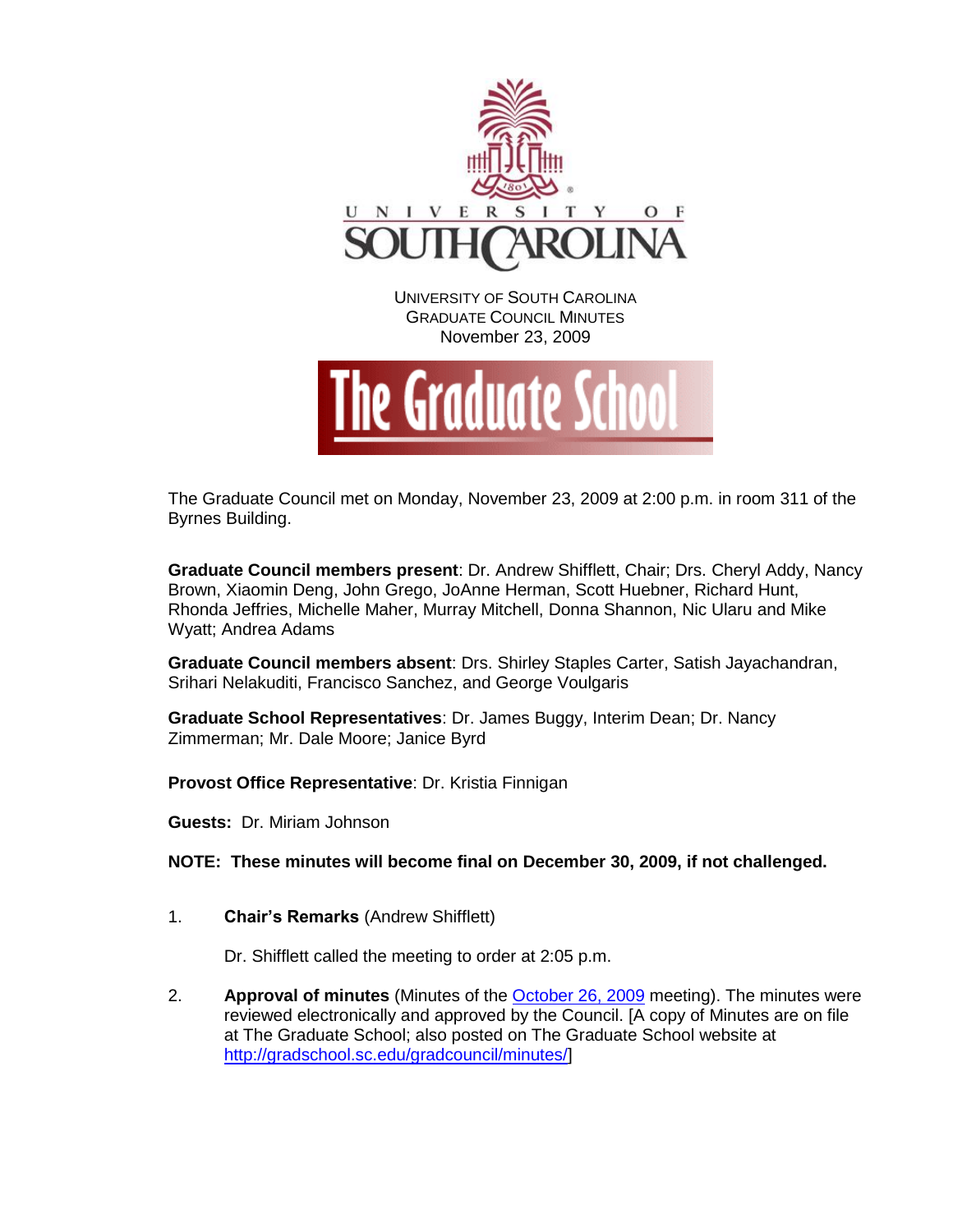## 3. **Report of the Interim Dean of The Graduate School** (James Buggy)

- Dr. Buggy advised the Council that for proposals submitted on or after 1/4/2010 the [National Science Foundation](http://www.nsf.gov/pubs/policydocs/pappguide/nsf10_1/aag_index.jsp) (NSF) has mandated that institutions provide training and oversight in ethical and responsible conduct of research to all undergraduates, graduate students, and postdoctoral trainees supported by NSF funds. Dr. Buggy advised the Council that online Responsible Conduct of Research (RCR) training is available from [Collaborative Institutional Training Initiative \(CITI\)](http://www.orc.research.sc.edu/PDF/USC_HS_RCR_Training_rvd_081409.pdf) and will be adopted by the University to provide and document this mandated training. The Graduate School is exploring with academic deans and Research Office whether USC should develop a centralized education workshop on RCR for the future.
- Dr. Buggy advised the Council that the next Graduate Directors meeting will be held in the Russell House Theatre on December 08, 2009 at 1:00 p.m. A tentative agenda has been sent to graduate directors and Graduate Council members and is posted on The Graduate School website at <http://www.gradschool.sc.edu/graddir/meetannounce.htm> .
- 4. **Report of the Associate Dean / Secretary of the Graduate Council**  (Nancy Zimmerman)
	- Dr. Zimmerman reminded the Council of the charge issued by Dr. Stephen  $\bullet$ Kresovich at the October 26 meeting. Dr. Kresovich asked the Council to set 2 or 3 priorities for him to work on this year that will strengthen graduate education at USC. Dr. Zimmerman asked that Council members email possible priorities to her at [npz@sc.edu](mailto:npz@sc.edu) and she will forward them on to Dr. Sanchez, chair of the Academic Policy and Practices Committee, for the Committee to review before the January Graduate Council meeting.
- 5. **Report of the Graduate Student Association Representative** (Andrea Adams)

No Report

6. **Report of the Academic Policy and Practices Committee** (Nancy Zimmerman for Francisco Sanchez)

Dr. Zimmerman presented a draft of the Graduate Student Family Leave Policy developed by the FEMGRAD group and revised by the Academic Policy and Practices Committee with input from the International Student Services Office and the Office of the Provost. The Graduate Council reviewed and voted to approve the policy with three amendments and to allow Dr. Zimmerman to review and correct the document where necessary because of the three amendments. The amended areas are highlighted below.

## **APPROVED**

## **Summary**

The University of South Carolina's Graduate Student Family Leave (GS-FL) policy establishes minimum standards for accommodation for a leave associated with childbirth or adoption. The policy is designed to assist a matriculated graduate student who is the primary child-care provider immediately following the birth or adoption of a child. It is designed to make it possible to maintain a student's enrollment status under a new category of the existing special enrollment, Z-status, policy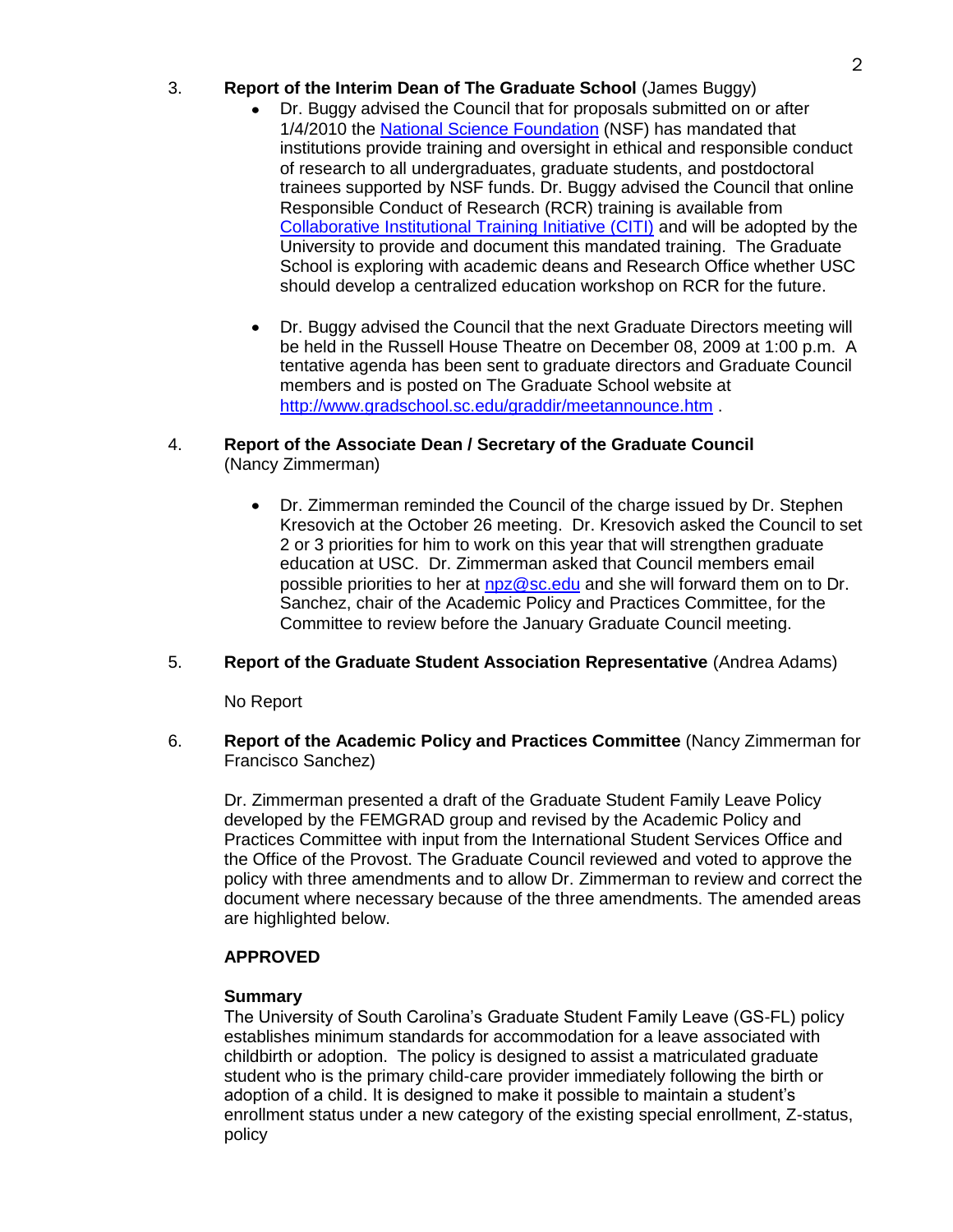[\(http://bulletin.sc.edu/content.php?catoid=2&navoid=302#Course\\_Enrollment\\_Load\)](http://bulletin.sc.edu/content.php?catoid=2&navoid=302#Course_Enrollment_Load)

and to facilitate the return to class work, and where applicable, research and teaching in a seamless manner. While this policy does not mandate that programs continue financial support during family leave and/or guarantee student support or resumption of an assistantship after returning from family leave, programs are strongly encouraged to do so whenever possible.

Medical complications or other extenuating circumstances are not included in this policy. Such situations are more appropriately covered by the University's current policies regarding course incompletes and withdrawal and/or leave of absence due to extenuating circumstances. These policies are located in the *Graduate Studies Bulletin: (*[http://bulletin.sc.edu/content.php?catoid=2&navoid=302#Grading\\_Policies](http://bulletin.sc.edu/content.php?catoid=2&navoid=302#Grading_Policies) and

[http://bulletin.sc.edu/content.php?catoid=2&navoid=302#Dropping\\_a\\_Course\\_for\\_E](http://bulletin.sc.edu/content.php?catoid=2&navoid=302#Dropping_a_Course_for_Extenuating_Circumstances) [xtenuating\\_Circumstances\)](http://bulletin.sc.edu/content.php?catoid=2&navoid=302#Dropping_a_Course_for_Extenuating_Circumstances).

The Graduate Student Family Leave Policy has three components and applies to all admitted degree-seeking graduate students anticipating a birth or adoption as described below:

- Any graduate student is eligible for a one major term of leave from his/her graduate program the major term **during or following the event**. (changed following the event to during or following the event)
- The graduate student will receive **one year** extension for all academic  $\bullet$ responsibilities including time to degree, removal of incomplete grades, and course in-date time. (changed one major term to one year)
- The graduate student will continue to be enrolled on special enrollment  $\bullet$ status and may elect to continue University health benefits if all applicable fees are paid prior to the term deadline.

## **Eligibility**

The Graduate Student Family Leave Policy applies to any matriculated graduate student enrolled at the University of South Carolina anticipating the birth of a child or adoption of a child less than 4 years old. In the event that both parents are graduates students at USC, only one may take family leave.

## **Planning and Approval**

It is essential that the student consult with their academic advisor(s) as far in advance as possible. It is the student's responsibility to make arrangements with faculty and departmental administrators for course completion and for continuation of teaching and research activities before and following the leave period.

The student should initiate discussion with her/his advisor(s) and academic unit **at least six weeks prior** to the anticipated birth or adoption. This notice will provide academic units the necessary opportunity to rearrange or adjust duties of those students supported by a graduate assistantship. Students must be aware that their graduate assistantship position may not be available upon return from family leave. Additionally, this 6 week time period should be used for discussion to reach agreement on a timeline for degree requirements that will be affected by the birth or adoption of a child. These requirements include, but are not limited to:

- 1. PhD Qualifying Exams
- 2. Comprehensive Exams for both PhD and Master's Degrees
- 3. Field work
- 4. Funding on time sensitive research grants
- 5. Submission of time-sensitive research reports.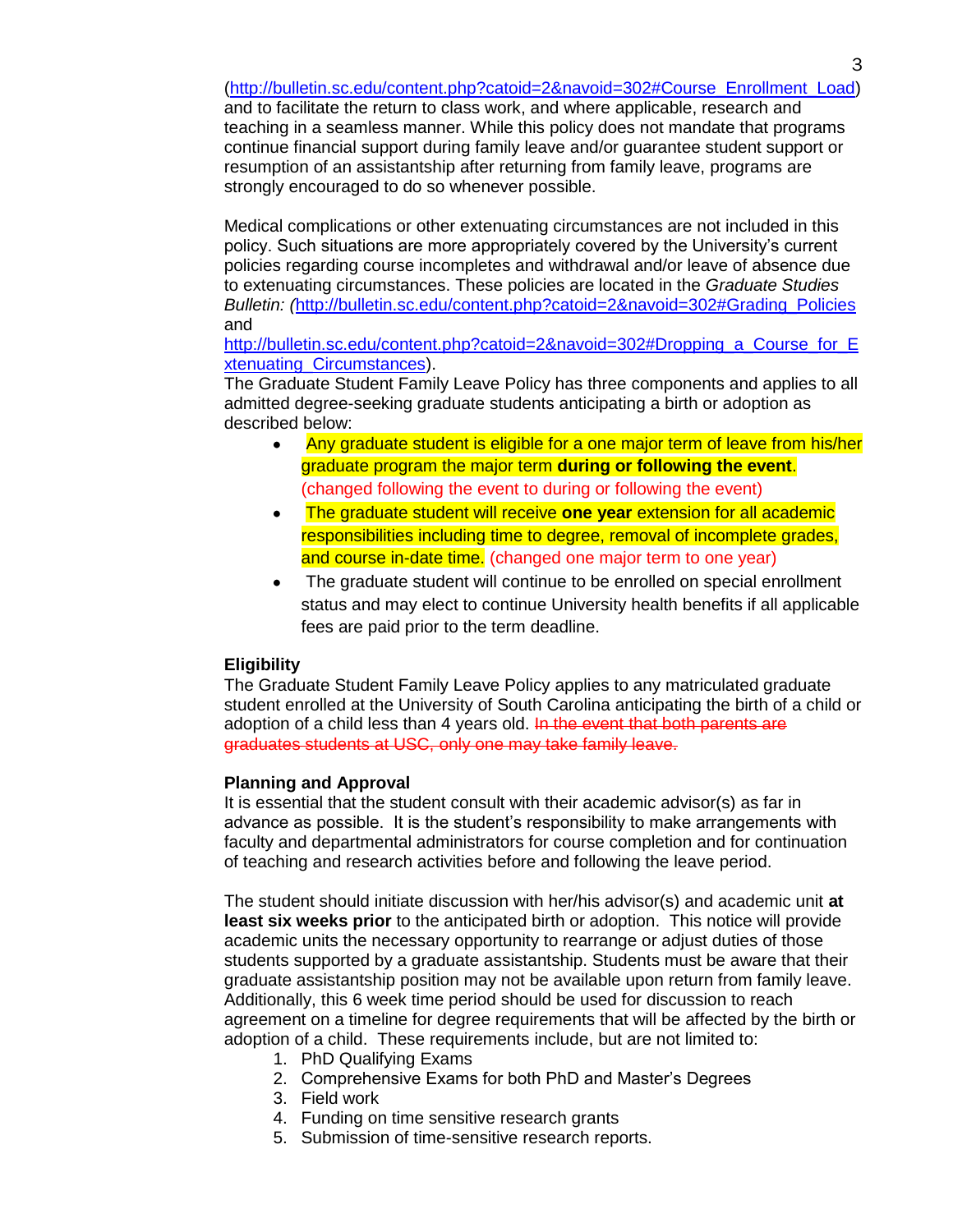This planning stage should also be used to determine if any additional length of time beyond the one major term leave period will be needed for the student opting for family leave to complete degree requirements. While a one major term extension will be granted to any student on approved family leave, academic units often have specific timelines for exams, fieldwork, course sequences, etc., which may necessitate extension of the student's family leave to one calendar year rather than one major term. Graduate students with such circumstances may petition the Graduate School for extension of leave time. Academic unit requirements or limitations are a valid justification to petition for the extension. Petitions for extension of time beyond the one term family leave should be supported by the student's academic unit and will be reviewed by the Graduate School on an individual basis. For an international student, this policy is intended to allow the student to maintain special enrollment status as a full-time student and not affect current visa status. However, immigration regulations might dictate a different definition of enrollment than that defined as "special enrollment" for this policy. The Office of International Student Services is the authority on campus for interpreting current enrollment regulations for international students. For that reason, international students contemplating family leave would consult the Office of International Student Services to address proactively any individual or unique visa issues and/or to consider how the latest applicable regulations would affect eligibility for family leave. International students applying for family leave *must* discuss the intended leave period with the Office of International Student Services at the beginning of the planning period and *must* have a signed memo from the Office of International Student Services detailing immigration status and consequences of taking leave family leave included in the written request for family leave.

All family leave must be approved by the dean of The Graduate School. Consultations with the student's academic unit and the signature of the program's graduate director are required for this approval. Family leave will be granted to eligible graduate students who have submitted a written request with appropriate documentation of the anticipated childbirth or adoption. Appropriate documentation will include, but is not limited to:

- 1. For Childbirth
	- a. Written certification from the student's health care provider verifying the student's health condition and impending birth
	- b. Written permission from the student allowing an official of the University of South Carolina to contact the certifying health care provider if necessary
	- c. A signed memo from the Office of International Student Services detailing immigration status and consequences of taking family leave for international students.
- 2. For Adoption
	- a. Certification of child adoption
	- b. Written permission from the graduate student stating that an official of the University of South Carolina may contact the certifying individual or agency, if needed
	- c. A signed memo from the Office of International Student Services detailing immigration status and consequences of taking family leave for international students.

#### **Notification**

Once the family leave has been approved, The Graduate School will notify the relevant academic unit and administrative offices giving the dates of the approved leave. A memo will be placed in the student's academic file of the time to degree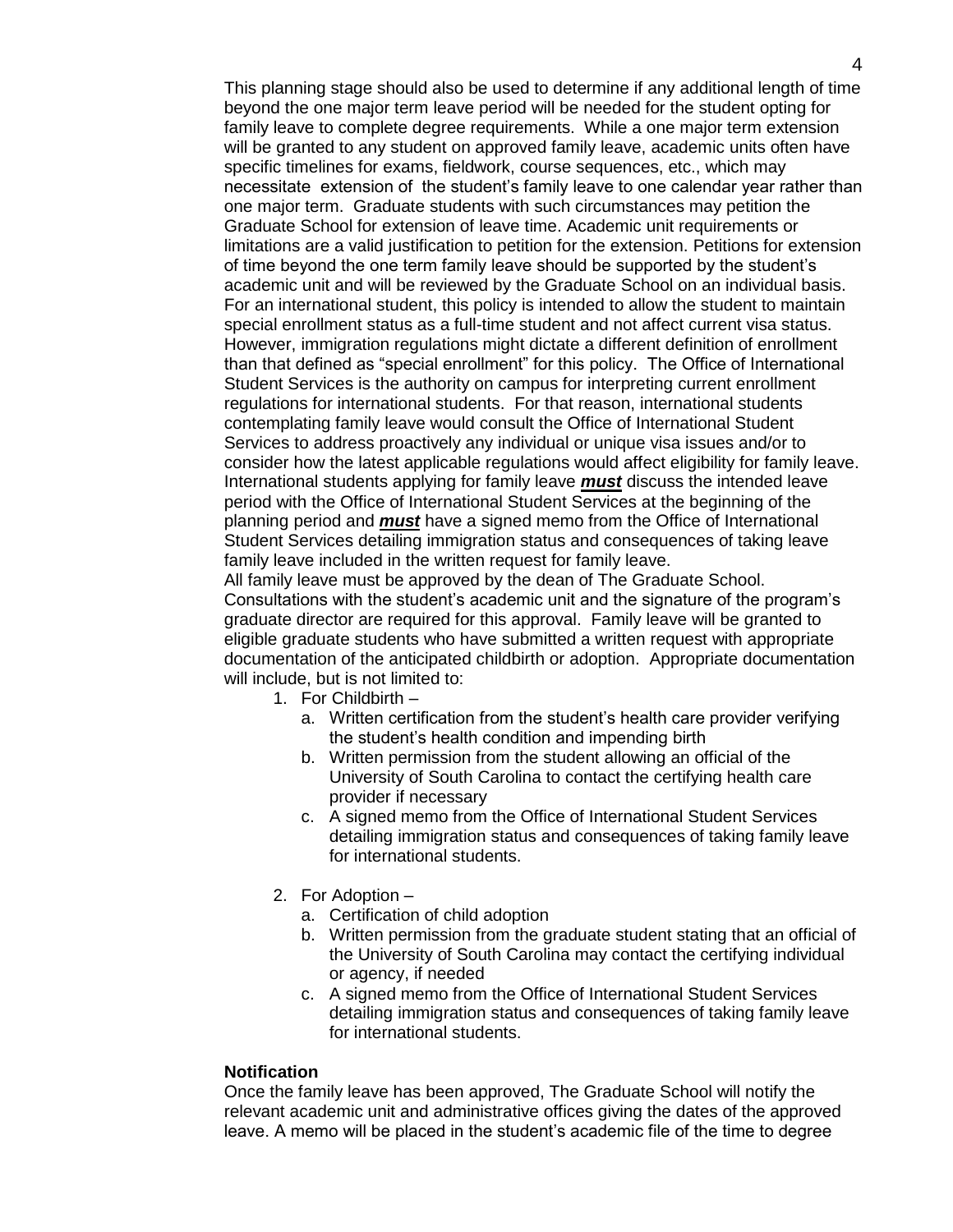extension approval. It is the student's responsibility to communicate with their academic unit while on leave. It is also the student's responsibility to work with faculty and department administrators on arrangements for course completion, degree requirements and for continuation of research and teaching activities before and following the period of the leave.

#### **Final Version**

#### **Summary**

The University of South Carolina's Graduate Student Family Leave (GS-FL) policy establishes minimum standards for accommodation for a leave associated with childbirth or adoption. The policy is designed to assist a matriculated graduate student who is the primary child-care provider immediately following the birth or adoption of a child. It is designed to make it possible to maintain a student's enrollment status under a new category of the existing special enrollment, Z-status, policy

[\(http://bulletin.sc.edu/content.php?catoid=2&navoid=302#Course\\_Enrollment\\_Load\)](http://bulletin.sc.edu/content.php?catoid=2&navoid=302#Course_Enrollment_Load) and to facilitate the return to class work, and where applicable, research and teaching in a seamless manner. While this policy does not mandate that programs continue financial support during family leave and/or guarantee student support or resumption of an assistantship after returning from family leave, programs are strongly encouraged to do so whenever possible.

Medical complications or other extenuating circumstances are not included in this policy. Such situations are more appropriately covered by the University's current policies regarding course incompletes and withdrawal and/or leave of absence due to extenuating circumstances. These policies are located in the *Graduate Studies Bulletin: (*[http://bulletin.sc.edu/content.php?catoid=2&navoid=302#Grading\\_Policies](http://bulletin.sc.edu/content.php?catoid=2&navoid=302#Grading_Policies) and

[http://bulletin.sc.edu/content.php?catoid=2&navoid=302#Dropping\\_a\\_Course\\_for\\_E](http://bulletin.sc.edu/content.php?catoid=2&navoid=302#Dropping_a_Course_for_Extenuating_Circumstances) [xtenuating\\_Circumstances\)](http://bulletin.sc.edu/content.php?catoid=2&navoid=302#Dropping_a_Course_for_Extenuating_Circumstances).

The Graduate Student Family Leave Policy has three components and applies to all admitted degree-seeking graduate students anticipating a birth or adoption as described below:

- Any graduate student is eligible for a one major term of leave from his/her  $\bullet$ graduate program the major term during or following the event.
- The graduate student will receive one year extension for all academic  $\bullet$ responsibilities including time to degree, removal of incomplete grades, and course in-date time.
- The graduate student will continue to be enrolled on special enrollment  $\bullet$ status and may elect to continue University health benefits if all applicable fees are paid prior to the term deadline.

#### **Eligibility**

The Graduate Student Family Leave Policy applies to any matriculated graduate student enrolled at the University of South Carolina anticipating the birth of a child or adoption of a child less than 4 years old.

#### **Planning and Approval**

It is essential that the student consult with their academic advisor(s) as far in advance as possible. It is the student's responsibility to make arrangements with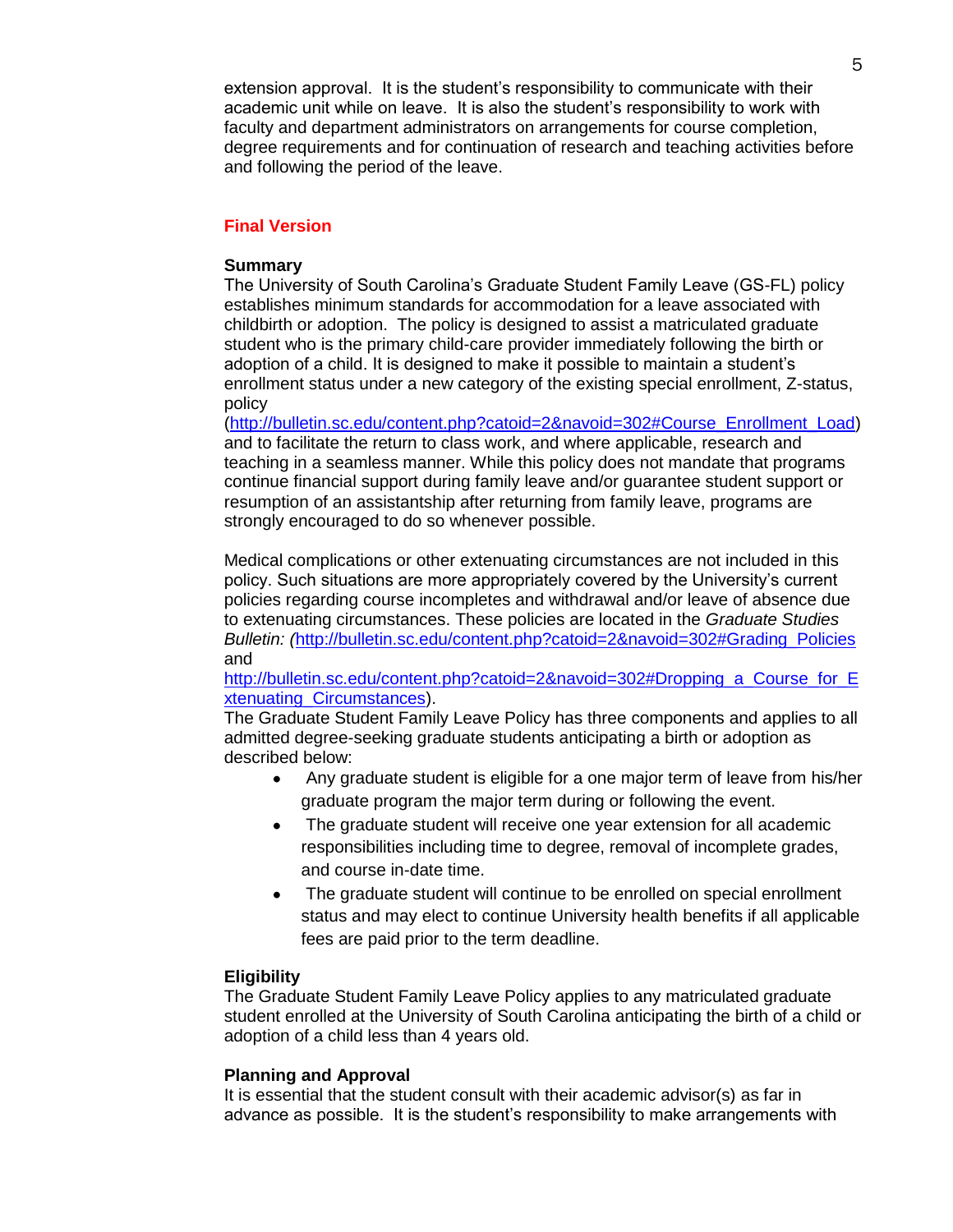faculty and departmental administrators for course completion and for continuation of teaching and research activities before and following the leave period.

The student should initiate discussion with her/his advisor(s) and academic unit **at least six (6) weeks prior** to the anticipated birth or adoption. This notice will provide academic units the necessary opportunity to rearrange or adjust duties of those students supported by a graduate assistantship. Students must be aware that their graduate assistantship position may not be available upon return from family leave.

Additionally, this six (6) week time period should be used for discussion to reach agreement on a timeline for degree requirements that will be affected by the birth or adoption of a child. These requirements include, but are not limited to:

- 1. PhD Qualifying Exams
- 2. Comprehensive Exams for both PhD and Master's Degrees
- 3. Field work
- 4. Funding on time sensitive research grants
- 5. Submission of time-sensitive research reports.

This planning stage should also be used to determine if any additional length of time beyond the one year leave period will be needed for the student opting for family leave to complete degree requirements. While a one year extension will be granted to any student on approved family leave, academic units often have specific timelines for exams, fieldwork, course sequences, etc., which may necessitate extension of the student's family leave. Graduate students with such circumstances may petition the Graduate School for extension of leave time. Academic unit requirements or limitations are a valid justification to petition for the extension. Petitions for extension of time beyond the one year family leave should be supported by the student's academic unit and will be reviewed by the Graduate School on an individual basis.

For an international student, this policy is intended to allow the student to maintain special enrollment status as a full-time student and not affect current visa status. However, immigration regulations might dictate a different definition of enrollment than that defined as "special enrollment" for this policy. The Office of International Student Services is the authority on campus for interpreting current enrollment regulations for international students. For that reason, international students contemplating family leave would consult the Office of International Student Services to address proactively any individual or unique visa issues and/or to consider how the latest applicable regulations would affect eligibility for family leave. International students applying for family leave *must* discuss the intended leave period with the Office of International Student Services at the beginning of the planning period and *must* have a signed memo from the Office of International Student Services detailing immigration status and consequences of taking leave family leave included in the written request for family leave submitted to the student's program graduate director and to the dean of the Graduate School. All family leave must be approved by the dean of the Graduate School. Consultations with the student's academic unit and the signature of the program's graduate director are required for this approval. Family leave will be granted to eligible graduate students who have submitted a written request with appropriate documentation of the anticipated childbirth or adoption. Appropriate documentation will include, but is not limited to:

- 1. For Childbirth
	- a. Written certification from the student's health care provider verifying the student's health condition and impending birth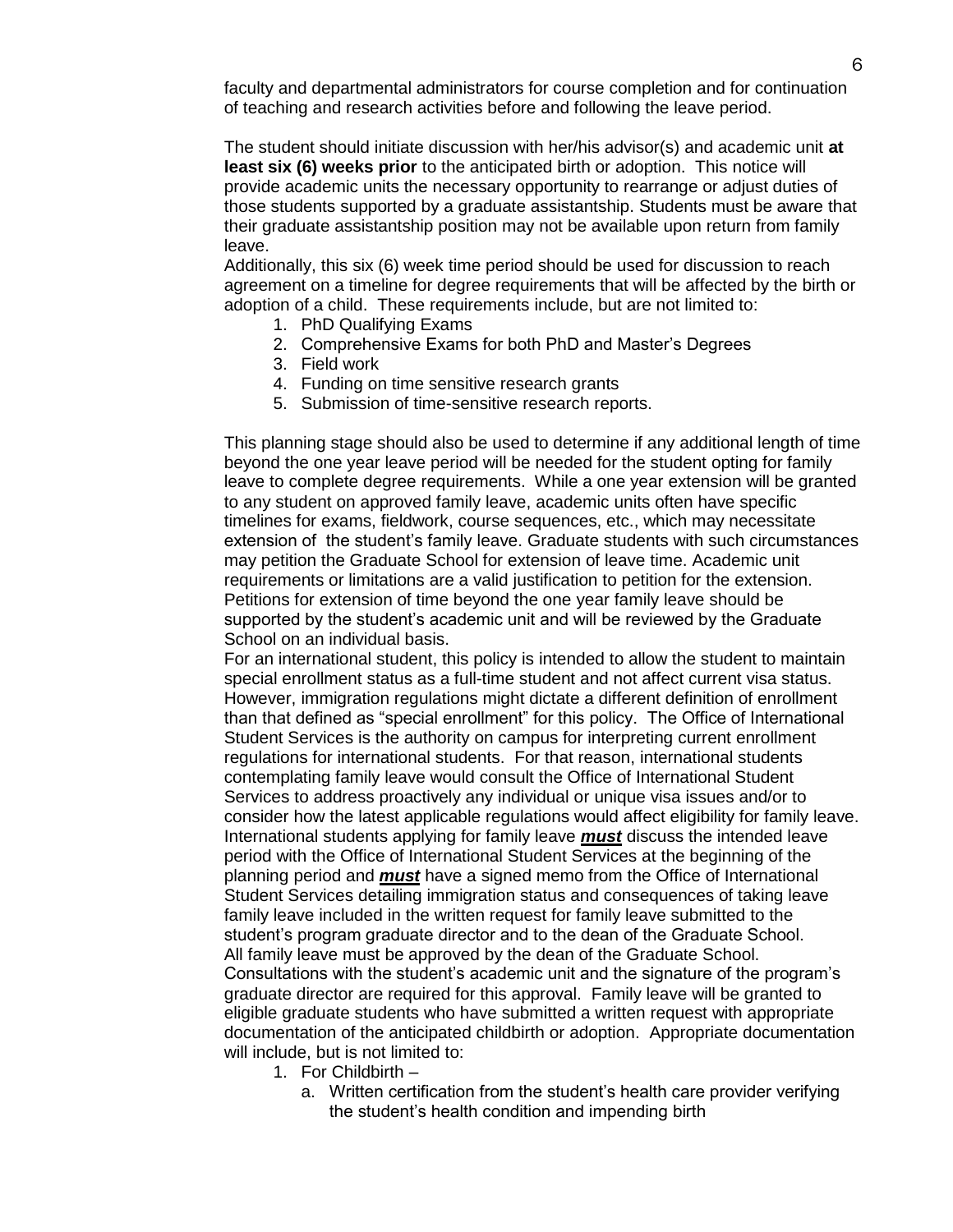- b. Written permission from the student allowing an official of the University of South Carolina to contact the certifying health care provider if necessary
- c. A signed memo from the Office of International Student Services detailing immigration status and consequences of taking family leave for international students.
- 2. For Adoption
	- a. Certification of child adoption
	- b. Written permission from the graduate student stating that an official of the University of South Carolina may contact the certifying individual or agency, if needed
	- c. A signed memo from the Office of International Student Services detailing immigration status and consequences of taking family leave for international students.

## **Notification**

Once the family leave has been approved, The Graduate School will notify the relevant academic unit and administrative offices giving the dates of the approved leave. A memo will be placed in the student's academic file of the time to degree extension approval. It is the student's responsibility to communicate with their academic unit while on leave. It is also the student's responsibility to work with faculty and department administrators on arrangements for course completion, degree requirements and for continuation of research and teaching activities before and following the period of the leave.

## 7. **Other Committee Reports**

8. **Report of the Committee on 500/600 Level Courses, Distance Education, and Special Courses** (Nancy Zimmerman)

## **500-600 Level Courses:**

Faculty Senate Committee on Curricula and Courses met on Friday, November 13, 2009 at 2:30 PM.

## **Approvals :**

ANTH 556 [=LING 542] – title, prerequisite and cross-listing LING 542 [=ANTH 556] – course number, title, description and cross-listing GEOG 565 – new MATH 603 – new  $ELCT$  510 – new NURS 504 – prerequisite and remove special permission EDCE 570 – title, credit hours and prerequisite EDCE 510 – prerequisite MUSC 582 – new MUSC 590 – new MUSC 591 – new COMD 526 – prerequisite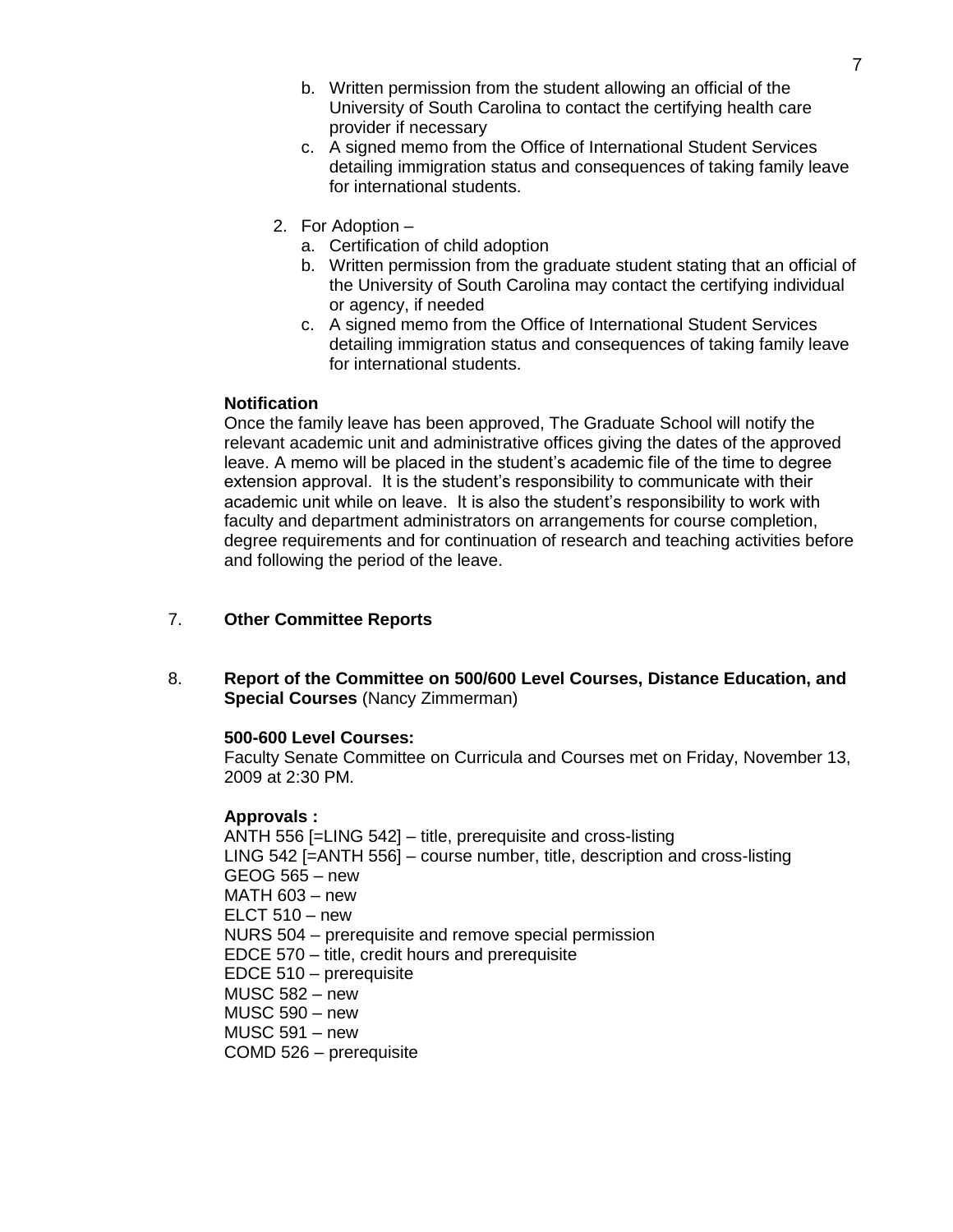The next meeting of the Committee on Curricula and Courses will be held on Friday, January 15, 2009 at 2:30 PM.

**TIP / DED Approvals:**

[HPSM 800](http://gradschool.sc.edu/gradcouncil/09-10_Curricula/TIP%20HSPM%20800.pdf) [STAT 778](http://gradschool.sc.edu/gradcouncil/09-10_Curricula/TIP%20STAT%20778.pdf) [SOWK 768](http://gradschool.sc.edu/gradcouncil/09-10_Curricula/TIP%20SOWK%20768.pdf) [EDRM 828](http://gradschool.sc.edu/gradcouncil/09-10_Curricula/DED%20EDRM%20828.pdf)

## **Special Topics Course Approvals – Spring 2010:**

| <b>BADM 780S</b> | <b>BIOL 599F</b> |
|------------------|------------------|
| ECHE 589H        | ECHE 789H        |
| ECON 589D        | <b>EXSC 755A</b> |
| <b>FILM 511S</b> | HIST 700B        |
| HSPM J791S       | <b>LING 505R</b> |
| <b>MSCI 599F</b> | <b>MSCI 758F</b> |
| MUSC 726T        | <b>PSYC 841D</b> |
| <b>PSYC 888Q</b> | <b>RUSS 598G</b> |
|                  |                  |

9. **Fellowships Committee** (Cheryl Addy)

No Report

10. **Report of the Humanities, Social Sciences, Education, and Related Professional Programs Committee** (Murray Mitchell)

# **COLLEGE OF ARTS AND SCIENCES**

*Art*

Curriculum and Bulletin Change: **APPROVED**

[Master of Media Arts \(M.M.A.\)](http://gradschool.sc.edu/gradcouncil/09-10_Curricula/CBC%20Master%20of%20Media%20Arts.pdf) The Department of Art requests a name change for the degree program Master of Media Arts (M.M.A.) to Master of Arts (M.A.). Master of Arts is a more appropriate name for the degree for the following reasons: the M.A. is broadly recognized across disciplines in the humanities; the title of M.A. accurately reflects the scholarship and creative work undertaken by our graduate students for the degree; and the title of M.A. is recognized by Ph.D. programs as requisite preparation for continued study.

[Effective: Spring 2010 or as soon as regulatory approval obtained]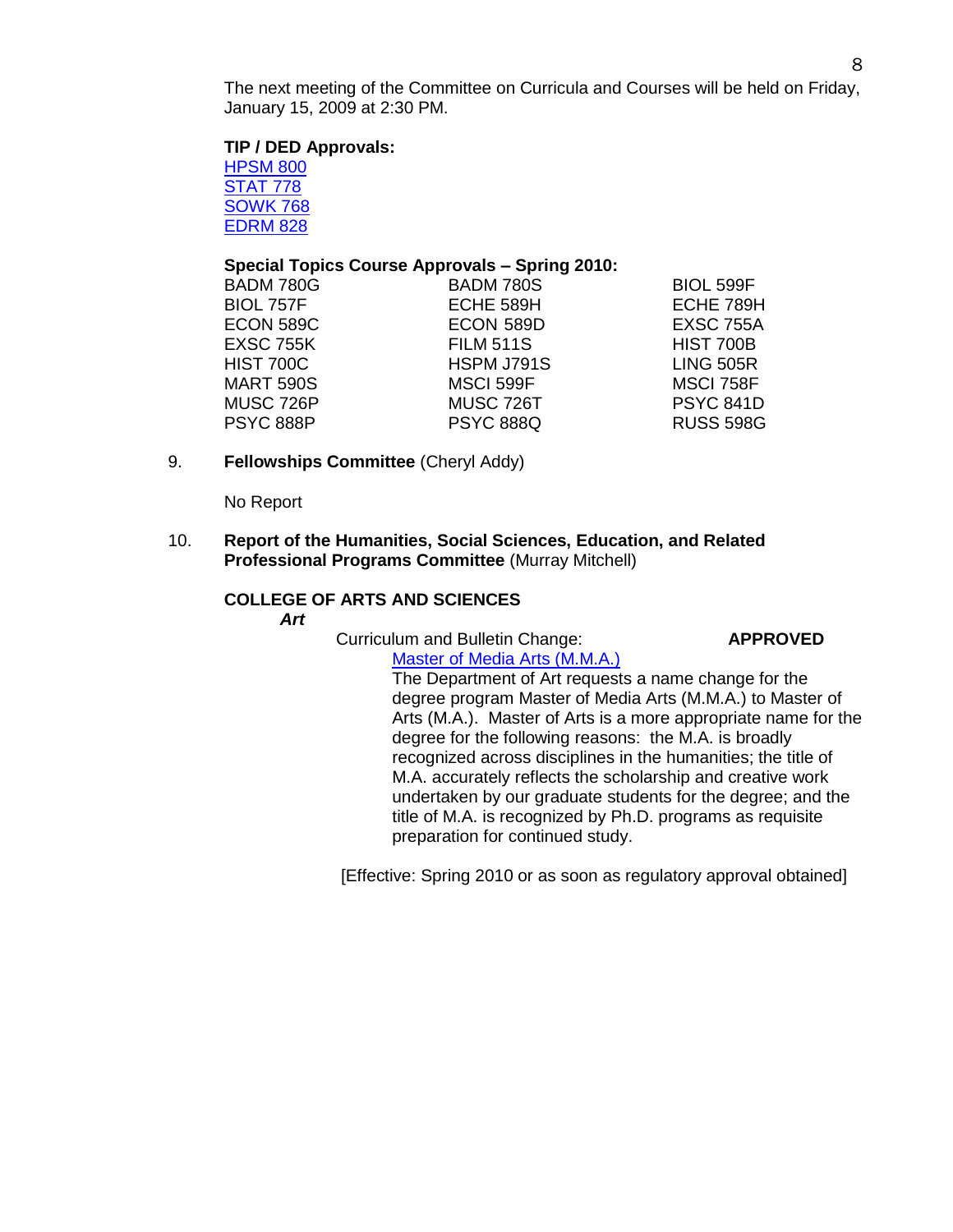**COLLEGE OF SOCIAL WORK**

Course Change Proposal: **APPROVED**

**From: SOWK 775** [Social Programs and Services for Children](http://gradschool.sc.edu/gradcouncil/09-10_Curricula/CCP%20SOWK%20775.pdf)  [and Families \(3\)](http://gradschool.sc.edu/gradcouncil/09-10_Curricula/CCP%20SOWK%20775.pdf)

Examination of social service delivery systems for children and families. Consideration is given to the various limitations on service delivery and methods of changing service delivery systems.

**To: SOWK 775** Contemporary Child Welfare Policies and Practice: Out-of-Home Placement and Permanency Planning (3) Examination of family preservation services, out-of-

home placement, and permanency planning, with special focus on foster care, adoption, and advocacy.

[Effective: Spring 2010]

11. **Report of Science, Math, and Related Professional Programs Committee** (Mike Wyatt)

# **COLLEGE OF ARTS AND SCIENCES** *Earth and Ocean Sciences*

New Course Proposal: **APPROVED GEOL 725** [Solid Earth Processes \(4\)](http://gradschool.sc.edu/gradcouncil/09-10_Curricula/NCP%20GEOL%20725.pdf)

Examination of the structure and dynamics of the Earth's interior combining perspectives from geophysics and geochemistry. Focus on the lithospheric cycle.

[Effective: Spring 2010]

## **COLLEGE OF ENGINEERING AND COMPUTING** *Civil and Environmental Engineering*

Curriculum and Bulletin Change: **APPROVED**

[Civil and Environmental Engineering](http://gradschool.sc.edu/gradcouncil/09-10_Curricula/CBC%20Civil%20and%20Environmental%20Engineering.pdf)

The Department of Civil and Environmental Engineering requests several changes to their *Graduate Studies Bulletin* entry.

[Effective: Spring 2010]

## *Electrical Engineering*

Curriculum and Bulletin Change: **APPROVED** Ph.D. in [Electrical Engineering](http://gradschool.sc.edu/gradcouncil/09-10_Curricula/CBC%20Ph.D.%20in%20Electrical%20Engineering.pdf)

> The Electrical Engineering graduate committee determined that ELCT 530 – Industrial Controls would no longer be a core course requirement for the Ph.D. program so the department asks that it is removed from the *Graduate Studies Bulletin*.

[Effective: Spring 2010]

9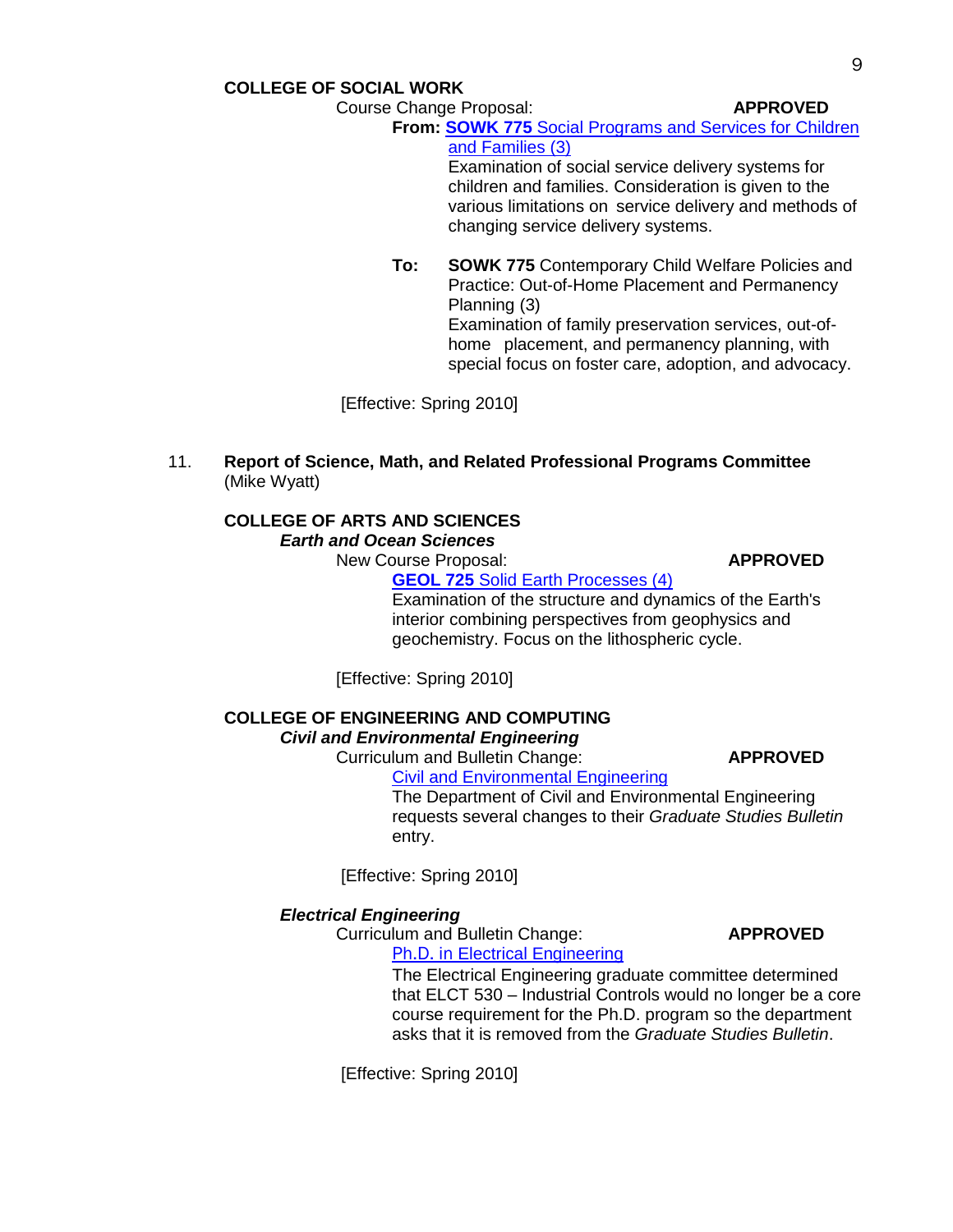# **SCHOOL OF MEDICINE** *Genetic Counseling*

Course Change Proposal: **APPROVED From: HGEN 720** [Medical Genetics \(3\)](http://gradschool.sc.edu/gradcouncil/09-10_Curricula/CCP%20HGEN%20720.pdf)

## A study of the clinical aspects of human genetics with focus on single gene, chromosomal, and multifactorial genetic disease; the underlying molecular and biochemical principles; and determination of genetic risk.

Prereq: Consent of instructor

## **To: HGEN 720** Medical Genetics (4)

A study of the clinical aspects of human genetics with focus on single gene, chromosomal, and multifactorial genetic disease; the underlying molecular and biochemical principles; and determination of genetic risk.

Prereq: Consent of instructor

## [Effective: Fall 2010]

# Course Change Proposal: **APPROVED**

**From: HGEN 721** [Quantitative Risk Analysis in Medical](http://gradschool.sc.edu/gradcouncil/09-10_Curricula/CCP%20HGEN%20721.pdf)  [Genetics \(1\)](http://gradschool.sc.edu/gradcouncil/09-10_Curricula/CCP%20HGEN%20721.pdf)

A study of the clinical aspects of human genetics with focus on single gene, chromosomal, and multifactorial genetic disease; the underlying molecular and biochemical principles; and determination of genetic risk.

Grading: Pass-Fail

**To: DELETE** Content to be incorporated into HGEN 720 Medical Genetics. HGEN 720 Medical Genetics to increase credit hours from 3 to 4.

[Effective: Spring 2010]

#### Curriculum and Bulletin Change: **APPROVED** [M.S. in Genetic Counseling](http://gradschool.sc.edu/gradcouncil/09-10_Curricula/CBC%20HGEN%20721.pdf)

Delete HGEN 721 Quantitative Risk Analysis in Medical Genetics (1) from Genetic Counseling Program curriculum. Increase HGEN 720 Medical Genetics (3) to four credit hours so as to incorporate the material taught in HGEN 721 in fall semester first year of study. This curricular change will allow more in depth analysis of the topic at an earlier stage of learning. The faculty of the Genetic Counseling Program feel this will strengthen the students' preparation.

[Effective: Fall 2010]